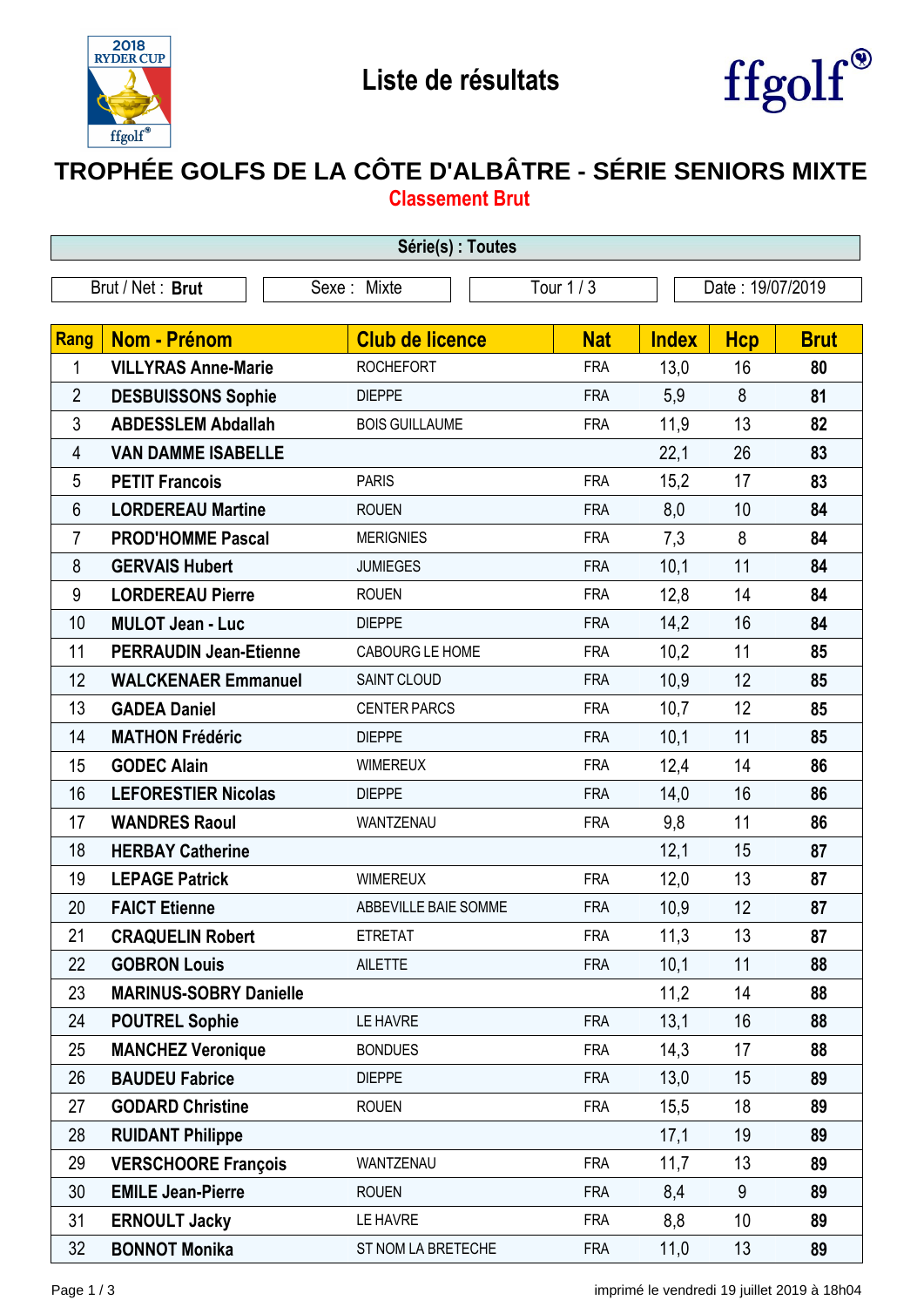| Rang | <b>Nom - Prénom</b>            | <b>Club de licence</b>    | <b>Nat</b> | <b>Index</b> | <b>Hcp</b>     | <b>Brut</b> |
|------|--------------------------------|---------------------------|------------|--------------|----------------|-------------|
| 33   | <b>DENESLE Christian</b>       | <b>DIEPPE</b>             | <b>FRA</b> | 13,3         | 15             | 89          |
| 34   | <b>BUISINE Danièle</b>         | <b>DOMONT</b>             | <b>FRA</b> | 13,1         | 16             | 89          |
| 35   | <b>COTY Christian</b>          | LE HAVRE                  | <b>FRA</b> | 9,3          | 10             | 89          |
| 36   | <b>SPENCER Louise</b>          | SAINT CLOUD               | <b>FRA</b> | 10,2         | 12             | 90          |
| 37   | <b>VATINE Brigitte</b>         | VAUDREUIL                 | <b>FRA</b> | 13,4         | 16             | 90          |
| 38   | <b>THEAULT Marc</b>            | GADANCOURT                | <b>FRA</b> | 13,5         | 15             | 90          |
| 39   | <b>SCAVINER Jean Claude</b>    | LE HAVRE                  | <b>FRA</b> | 17,0         | 19             | 91          |
| 40   | <b>LEFEBVRE Jean-François</b>  | <b>ETRETAT</b>            | <b>FRA</b> | 11,2         | 13             | 91          |
| 41   | <b>PERRICHON Patrice</b>       | WANTZENAU                 | <b>FRA</b> | 13,1         | 15             | 91          |
| 42   | <b>CHRISMANN Catherine</b>     | <b>YERVILLE</b>           | <b>FRA</b> | 14,6         | 17             | 91          |
| 43   | <b>BATLLES Claude</b>          | WANTZENAU                 | <b>FRA</b> | 13,6         | 15             | 91          |
| 44   | <b>VROLIJK Ada CA</b>          |                           |            | 5,1          | $\overline{7}$ | 92          |
| 45   | <b>GINESTIERE Isabelle</b>     | <b>GAILLON</b>            | <b>FRA</b> | 18,6         | 22             | 93          |
| 46   | <b>CHARLES Gilbert</b>         | <b>FORGES/BAINS</b>       | <b>FRA</b> | 14,2         | 16             | 93          |
| 47   | <b>DEGROOTE Arnaud</b>         | <b>EVREUX</b>             | <b>FRA</b> | 15,5         | 17             | 93          |
| 48   | <b>CAUX Thierry</b>            | <b>RARAY</b>              | <b>FRA</b> | 15,7         | 18             | 93          |
| 49   | <b>MARTIN-LAXEN Jean-Luc</b>   | <b>CENTER PARCS</b>       | <b>FRA</b> | 16,5         | 19             | 93          |
| 50   | <b>PEACOCK Julie</b>           | SAINT CLOUD               | <b>FRA</b> | 10,4         | 13             | 95          |
| 51   | <b>BATLLES Catherine</b>       | WANTZENAU                 | <b>FRA</b> | 16,4         | 19             | 95          |
| 52   | <b>PFIRTER Alain</b>           | <b>DIEPPE</b>             | <b>FRA</b> | 16,0         | 18             | 95          |
| 53   | <b>ENGELBRECHT Eric</b>        | <b>ISABELLA</b>           | <b>FRA</b> | 11,3         | 13             | 95          |
| 54   | <b>VAN ZUNDERT Cornelis</b>    | <b>RARAY</b>              | <b>FRA</b> | 18,5         | 21             | 96          |
| 55   | <b>PFEIFFER Claude</b>         | WANTZENAU                 | <b>FRA</b> | 14,1         | 16             | 96          |
| 56   | <b>LABONNE Jean-René</b>       | <b>BARRIERE DEAUVILLE</b> | <b>FRA</b> | 13,3         | 15             | 96          |
| 57   | <b>MARTIN Françoise</b>        | LE HAVRE                  | <b>FRA</b> | 18,8         | 22             | 97          |
| 58   | <b>MARINUS Jo</b>              |                           |            | 14,3         | 16             | 97          |
| 59   | <b>MENIVAL Christian</b>       | COTE D'ALBATRE            | <b>FRA</b> | 11,2         | 13             | 98          |
| 60   | <b>PEACOCK Alan</b>            | SAINT CLOUD               | <b>FRA</b> | 14,1         | 16             | 98          |
| 61   | <b>PIEDERRIERE Sylvain</b>     | <b>CABOURG</b>            | <b>FRA</b> | 13,0         | 15             | 98          |
| 62   | <b>GUEROULT Alain</b>          | <b>MANNEVILLETTE</b>      | <b>FRA</b> | 13,6         | 15             | 99          |
| 63   | <b>TOUZE Alain</b>             | <b>JUMIEGES</b>           | <b>FRA</b> | 13,6         | 15             | 99          |
| 64   | <b>DE BOODT Hans</b>           |                           |            | 19,2         | 22             | 100         |
| 65   | <b>MILLERY Christophe</b>      | <b>CENTER PARCS</b>       | <b>FRA</b> | 13,4         | 15             | 100         |
| 66   | <b>DE BEAUNAY Olivier</b>      | <b>YERVILLE</b>           | <b>FRA</b> | 18,8         | 21             | 100         |
| 67   | <b>DESBUISSONS Bruno</b>       | <b>DIEPPE</b>             | <b>FRA</b> | 16,0         | 18             | 100         |
| 68   | <b>FLEURY Patrick</b>          | <b>GAILLON</b>            | <b>FRA</b> | 17,9         | 20             | 101         |
| 69   | <b>OLIVIER Nicole</b>          | <b>BONDUES</b>            | <b>FRA</b> | 13,5         | 16             | 101         |
| 70   | <b>BAUDET Nicole</b>           | <b>BNP PARIS</b>          | <b>FRA</b> | 20,7         | 24             | 101         |
| 71   | <b>RICHERT Roland</b>          | WANTZENAU                 | <b>FRA</b> | 17,0         | 19             | 101         |
| 72   | <b>HERBAY Gérard</b>           |                           |            | 19,4         | 22             | 103         |
| 73   | <b>PETIT Sylvie</b>            | <b>BONDUES</b>            | <b>FRA</b> | 17,6         | 21             | 104         |
| 74   | <b>SPENCER Christopher</b>     | SAINT CLOUD               | <b>FRA</b> | 17,9         | 20             | 105         |
| 75   | <b>GAUDRAY Jean-Christophe</b> | GADANCOURT                | <b>FRA</b> | 11,9         | 13             | 105         |